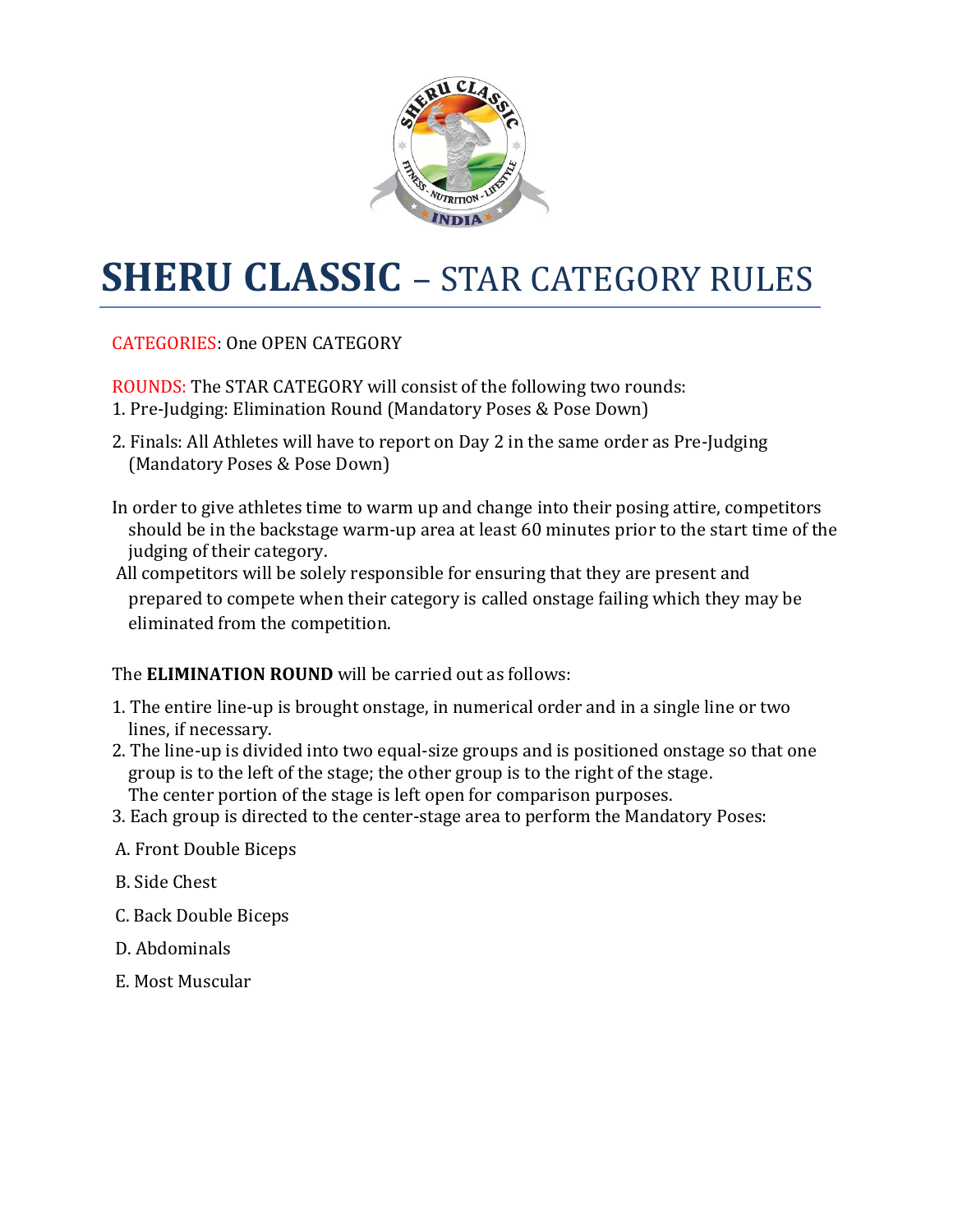#### MEN'S WHEELCHAIR BODYBUILDING MANDATORY POSES:

- **1. Front Double Biceps** Sitting on his wheelchair, face front to the judges, the competitor will raise both arms to shoulder level and bend them at the elbows. The hands should be clenched and turned down so as to cause a contraction of the biceps and forearm muscles, which are the main muscle groups that are to be assessed in this pose. In addition, the competitor should attempt to contract as many other muscles as possible as the judges will be surveying the whole upper body, from head to hips. The judge will first survey the biceps muscles looking for a full, peaked development of the muscle, noting whether or not there is a defined split between the anterior and posterior sections of the biceps, and will continue the head-to-toe survey by observing the development of the forearms, deltoids, pectorals, pec-delt tie-ins and abdominals. The judge will also look for muscle density, definition, and overall balance.
- **2. Front Lat Spread** Sitting on his wheelchair, face front to the judges, the competitor will place the open hands, or clenched fists, against, or gripping, the lower waist or obliques and will expand the latissimus muscles. At the same time, the competitor should attempt to contract as many other frontal muscles as possible. The judge should first see whether the competitor can show a good spread of the latissimus muscles, thereby creating a V-shaped torso. Then the judge should continue with the head-to-hips survey, noting first the general aspects of the physique and then concentrating on the more detailed aspects of the various muscle groups.
- **3. Side Chest** Sitting on his wheelchair, the competitor may choose either side for this pose, in order to display the "better" arm. He will sit with his left or right side towards the judges and will bend the arm nearest the judges to a right-angle position, with the fist clenched and, with the other hand, will grasp the wrist. The competitor will then expand the chest and by upward pressure of the front bent arm and contract the biceps as much as possible. The judge will pay particular attention to the pectoral muscles and the arch of the rib cage, the biceps, and will conclude with the head-tohips examination.
- **4. Back Double Biceps** Sitting on his wheelchair, with his back to the judges, the competitor will bend the arms and wrists as in the Front Double Biceps pose. He will then contract the arm muscles as well as the muscles of the shoulders, upper and lower back. The judge will first survey the arm muscles and then do the head-to-hips survey, during which there are more muscle groups to look at than in all of the other poses. This includes the neck, deltoids, biceps, triceps, forearm, trapezius, teres, infraspinatus, erector spinae, external obliques and latissimus dorsi. This pose, probably more than the others, will help the judge to determine the quality of the competitor's muscle density, definition.
- **5. Back Lat Spread** Sitting on his wheelchair, with his back to the judges, the competitor will place his hands on his waist with his elbows kept wide. He will then contract the latissimus dorsi as wide as possible. The judge will look for a good spread of the latissimus dorsi, but also for good muscle density and will again conclude with the head-to-hips survey.